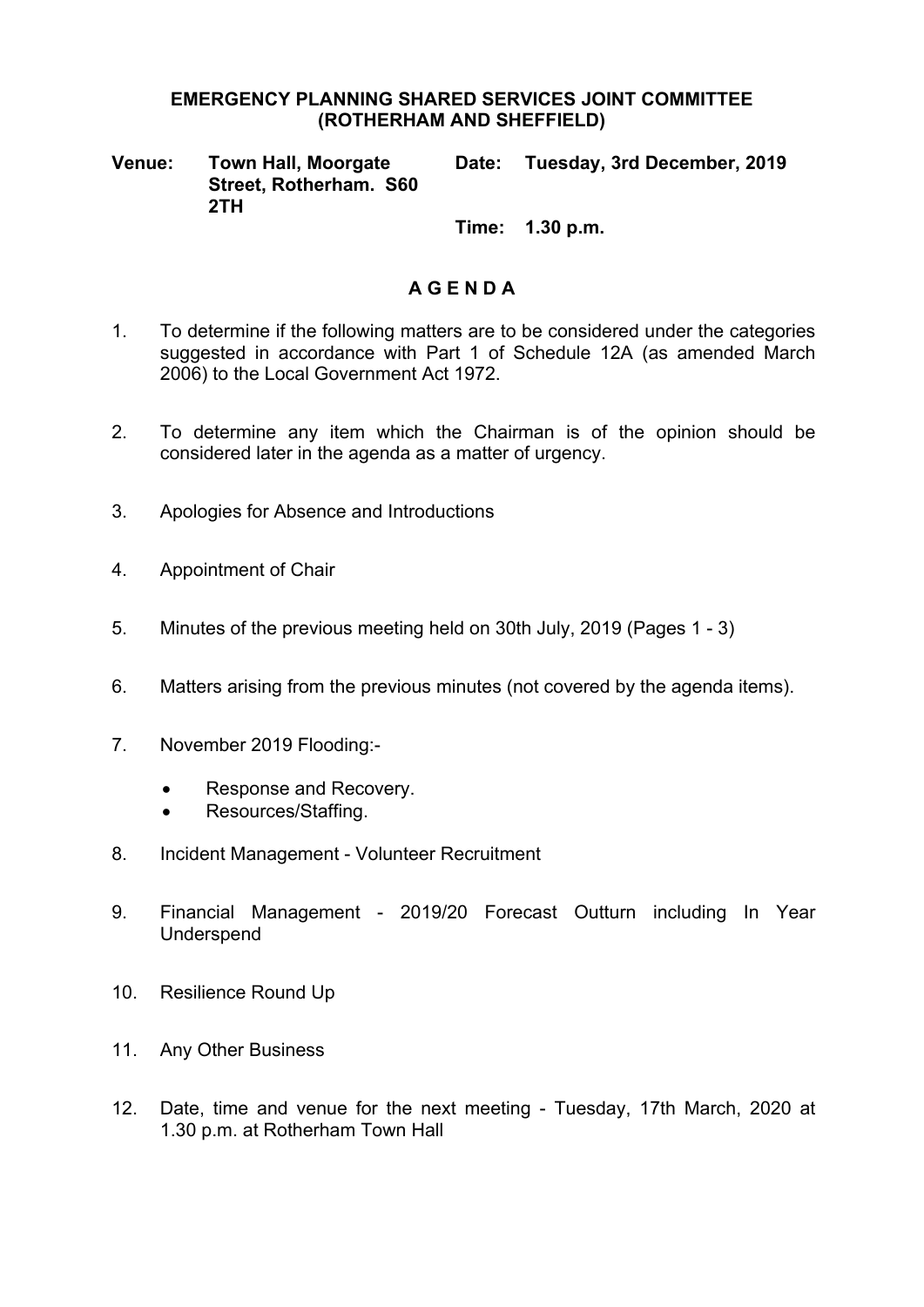**1EMERGENCY PLANNING SHARED SERVICES JOINT COMMITTEE (ROTHERHAM AND SHEFFIELD) - 30/07/19**

## **EMERGENCY PLANNING SHARED SERVICES JOINT COMMITTEE (ROTHERHAM AND SHEFFIELD) Tuesday, 30th July, 2019**

Present:- Councillor S. Alam (Rotherham MBC) and Councillor R. Johnson (Sheffield City Council).

Together with Officers:- Mr. S. Barstow (Rotherham MBC) and Miss C. Hanson (Emergency Planning Shared Service Rotherham and Sheffield).

Apologies for absence were received from Councillor D Lelliott (Rotherham MBC) and Councillor O. Blake (Sheffield City Council), Mr. T. Smith (Rotherham MB.C.) and Mr. M. Crofts (Sheffield City Council).

### **1. APPOINTMENT OF CHAIR**

Agreed:- That Councillor Bob Johnson of Sheffield City Council be appointed Chair of the Emergency Planning Shared Services Joint Committee (Rotherham and Sheffield) for the 2019/20 Municipal Year.

(Councillor Johnson assumed the Chair)

## **2. MINUTES OF THE PREVIOUS MEETING**

Agreed:- That the minutes of the previous meeting of the Emergency Planning Shared Services Joint Committee (Rotherham and Sheffield), held on 26<sup>th</sup> March, 2019 be approved as a correct record.

### **3. MATTERS ARISING**

There were no matters arising that were not covered by the agenda items.

#### **4. EMERGENCY PLANNING SHARED SERVICE STRUCTURE**

Further to Minute No. 5 of the meeting held on  $26<sup>th</sup>$  March, 2019 the Emergency Planning Shared Service Restructure was now complete and the full structure would be in place by the next meeting. There was still the recruitment to one post outstanding and a secondment backfill had been extended till March, 2020.

Agreed:- That the information be noted.

### **5. GOVERNANCE**

Further to Minute No. 6 of the meeting held on 26<sup>th</sup> March, 2019, consideration was given to the documentation distributed with the agenda relating to the Committee's terms of reference which had been reviewed and updated.

In considering the content it was suggested that:-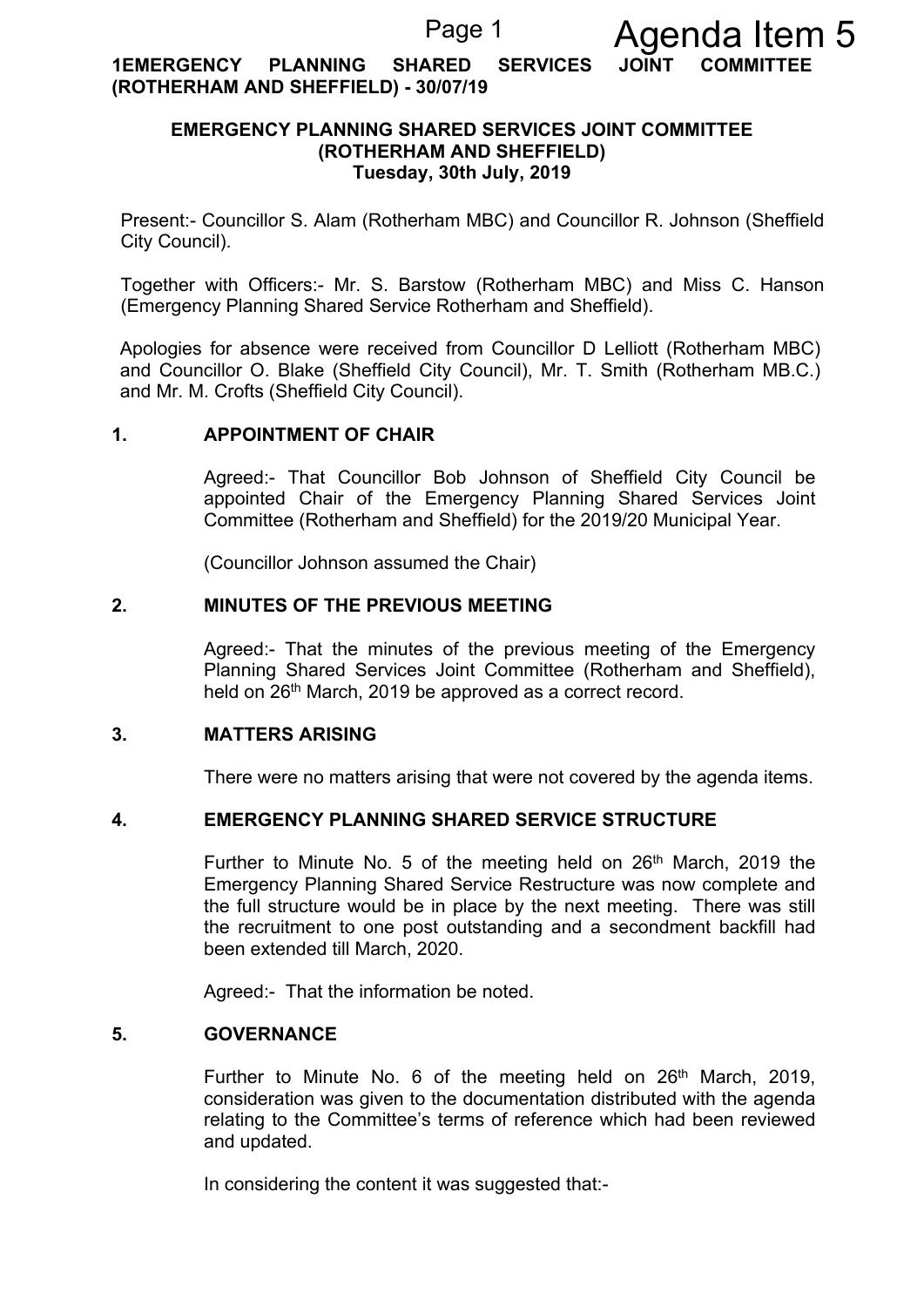# Page 2

# **EMERGENCY PLANNING SHARED SERVICES JOINT COMMITTEE (ROTHERHAM AND SHEFFIELD) - 30/07/19 2**

- The budget be considered on a rolling basis.
- That an Annual Report be produced.
- To give consideration to named substitute Members.
- The membership reflect attendance of the relevant officers.
- The Emergency Planning Shared Services Joint Committee meet on a quarterly basis.
- The Terms of Reference to be reviewed every two years.

Agreed:- That the Terms of Reference once updated be approved.

### **6. FINANCIAL MANAGEMENT**

Further to Minute No. 7 of the meeting held on  $26<sup>th</sup>$  March 2019, consideration was given to the report, circulated after the agenda papers had been distributed, which detailed the in-year budget forecast for 2019/20 and included a summary breakdown.

It was evident the budget was in a favourable position with the year-end more likely to yield an underspend once the net staffing costs had been filtered in and out appropriately as a result of the backfilled secondment.

The budget had yielded an underspend in previous years, but this had now been profiled to support the new structure proposals and an appropriate externally supported flexible training package.

Clarification was sought on some of the profiled budget allocations for supplies and services and corporate fee advice provided.

Agreed:- That the content of the report be noted.

### **7. RESILIENCE ROUND UP**

The Emergency Planning and Safety Manager provided an update on the governance arrangements for both Rotherham and Sheffield which was now being embedded through the Governance Groups. Terms of Reference for both Groups had now been agreed.

Further information was provided on resilience training in each authority, the different tier process involved, business continuity testing and control room corporate exercises.

It was also pointed out that whilst Sheffield was about to launch a marketing strategy for emergency planning volunteers, Rotherham was facing a challenge with dwindling numbers and was looking to roll out proactive recruitment and appropriate training.

An update on volunteer progress would be provided at the next meeting and included as a regular agenda item at future meetings.